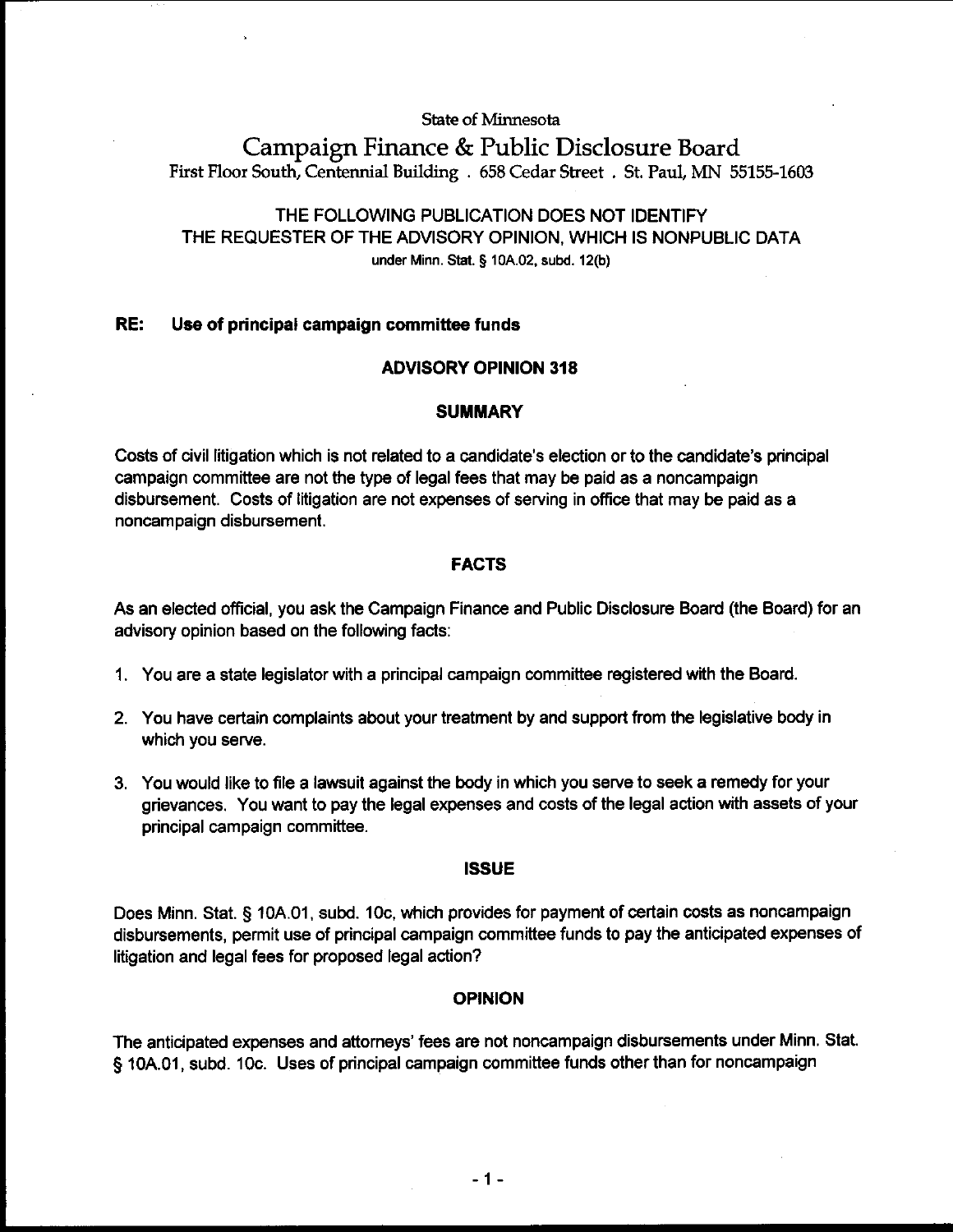disbursements is controlled by Minnesota Statutes Chapter 21 IB, which is not within the Board's jurisdiction to interpret.

Use of principal campaign committee funds for noncampaign disbursements is narrowly tailored by the Board since such uses may divert to other purposes money donated to promote the nomination or election of a candidate.

The Board also notes that political contributions are often refunded to donors through the political contribution refund program. The effect of this refund is that donor money is replaced by public money. The state's public subsidy program encourages use of public money for the election of candidates. However, the fact that public money may also be used for noncampaign disbursements requires that those categories of committee spending be narrowly interpreted.

Only two noncampaign disbursements appear on their face to have possible application to the expenses you describe. They are Minn. Stat. § 10A.O1, subd. 10c(a), which covers payment for legal services and subd. 10c(j), which covers payment of a candidate's expenses of serving in office, other than for personal uses. The Board has examined each noncampaign disbursement and concludes that neither applies in this matter.

Minn. Stat. § 10A.O1, subd. 10c(a) provides that "legal services" incurred by the principal campaign committee are noncampaign disbursements. It seems obvious that the use of principal campaign committee funds for legal services must have some limitation beyond the mere-words of the statute. One would not expect a principal campaign committee to pay for legal services that met the purely personal needs of a candidate or the candidate's family. The statute carries with it the implication that there is a relation between the services and the principal campaign committee. It is up to the Board to determine the scope of legal fees which are permitted under the statute as noncampaign disbursements.

It is the Board's opinion that legal services under Minn. Stat. § 10A.01, subd. 10c(a) are limited to legal costs, expenses, and attorneys' fees for services related to the operation of the principal campaign committee or to the election of the candidate. The costs described in this request do not meet this relationship test.

Finally, it is the Board's opinion that the noncampaign disbursement in Minn. Stat. § 10A.O1, subd. 10c(j) for expenses of serving in office includes ordinary and reasonable expenses of those activities that are expected or required of a public official or that directly enhance the official's ability to serve. In the present matter, the subject litigation is not an activity that is expected or required of an official as a part of public service. Neither will a lawsuit against the body in which an official serves directly enhance the official's ability to serve in office. Thus, the noncampaign disbursement is not applicable to the costs of this litigation.

Issued: <u>10/13/99</u>

Sidney Pauly, Chair Campaign Finance and Public Diśclosure Board